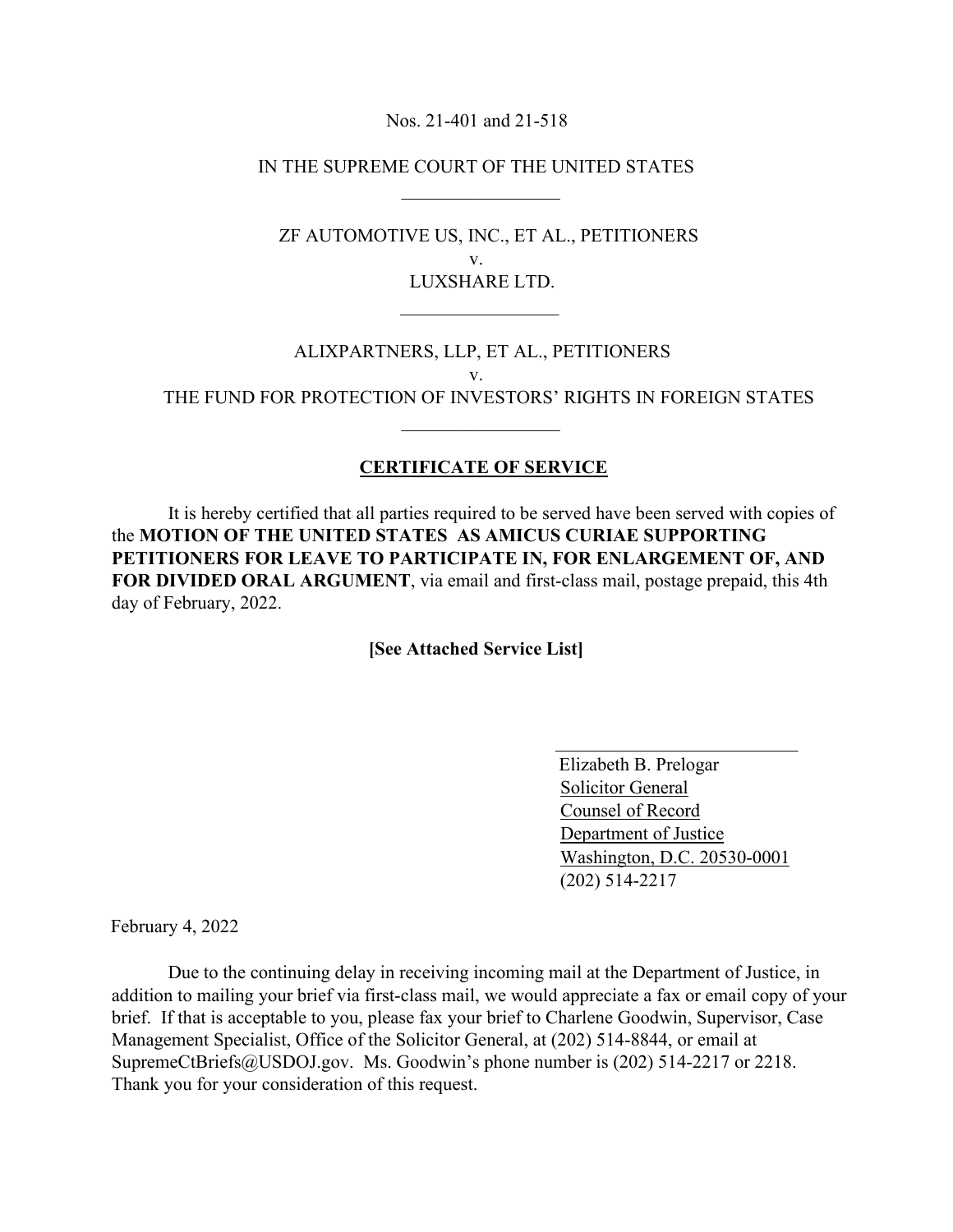21-0401 ZF AUTHOMOTIVE US, INC, ET AL. LUXSHARE, LTD.

> JOSEPH T. BAIO WILKIE, FARR & GALLAGHER 787 SEVENTH AVENUE NEW YORK, NY 10019 212-728-8000 JBAIO@WILLKIE.COM

JEFFREY S. BUCHOLTZ KING & SPALDING LLP 1700 PENNSYLVANIA AVENUE, NW SUITE 200 WASHINGTON, DC 20006-4707 202-737-0500 JBUCHOLTZ@KSLAW.COM

ANDREW RHYS DAVIES ALLEN & OVERY LLP 1221 AVENUE OF THE AMERICAS NEW YORK, NY 10020 212-610-6300 ANDREWRHYS.DAVIES@ALLENOVERY.COM

DEREK T. HO KELLOGG,HANSEN,TODD,FIGEL & FREDERICK,P.L.L.C. SUMNER SQUARE 1615 M STREET, NW SUITE 400 WASHINGTON, DC 20036-3215 202-326-7900 DHO@KELLOGGHANSEN.COM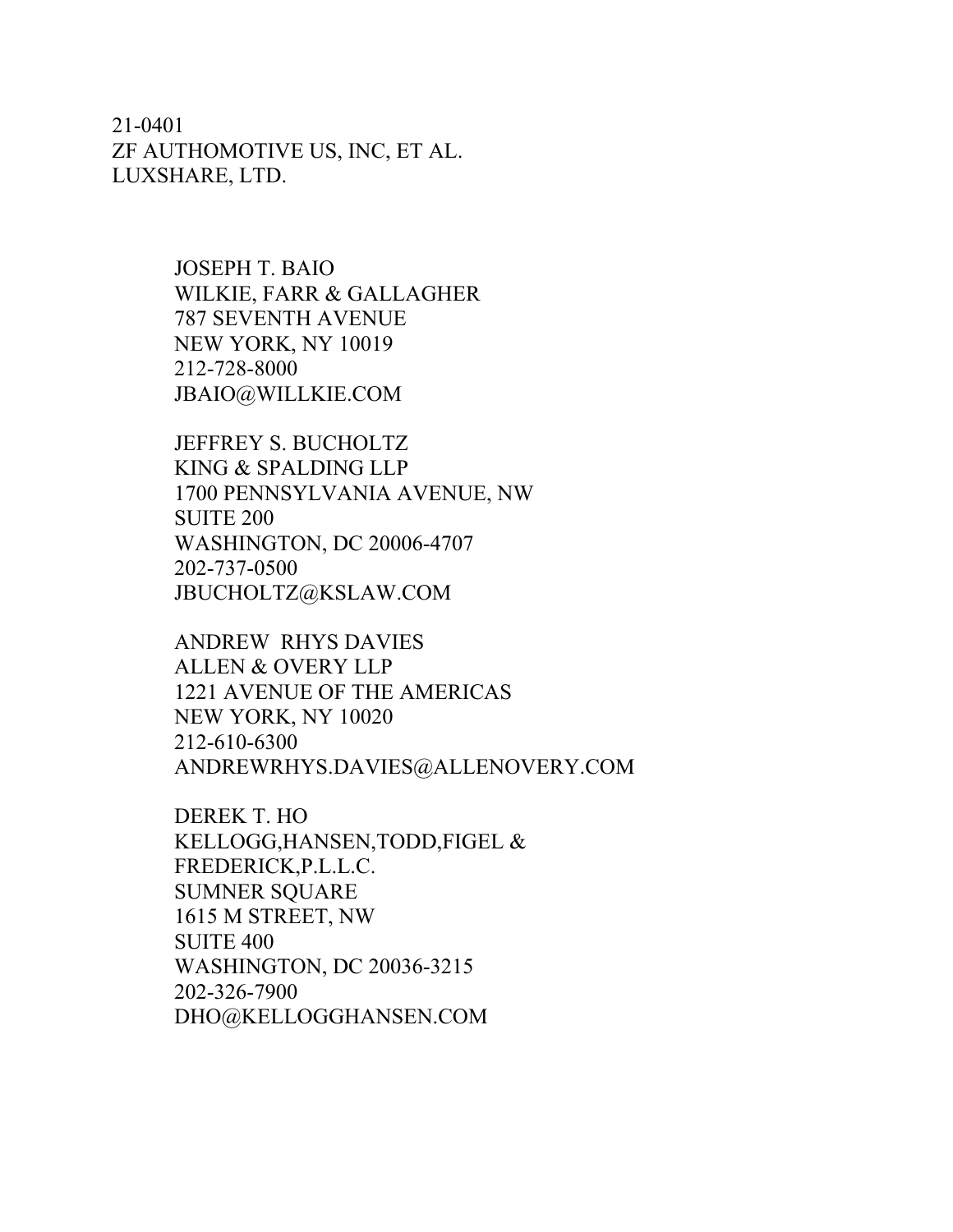KATHERINE BURGHARDT KRAMER DGW KRAMER LLP ONE ROCKEFELLER PLAZA SUITE 1060 NEW YORK, NY 10020 917-888-2585 KKRAMER@DGWLLP.COM

ROMAN MARTINEZ V LATHAM & WATKINS LLP 555 11TH STREET, NW WASHINGTON, 20004 2026373377 ROMAN.MARTINEZ@LW.COM

ROBERT PAUL PARKER ROTHWELL, FIGG, ERNST & MANBECK, P.C. 607 14TH ST. NW SUITE 800 WASHINGTON, DC 20005 202-783-6040 RPARKER@RFEM.COM

PETER BOWMAN RUTLEDGE 215 MORTON AVENUE ATLANTA, GA 30605 706-206-7183 BORUTLEDGE70@GMAIL.COM

MARK THOMAS STANCIL WILLKIE FAR & GALLAGHER LLP 1875 K STREET, NW WASHINGTON, DC 200006 202-303-1133 MSTANCIL@WILLKIE.COM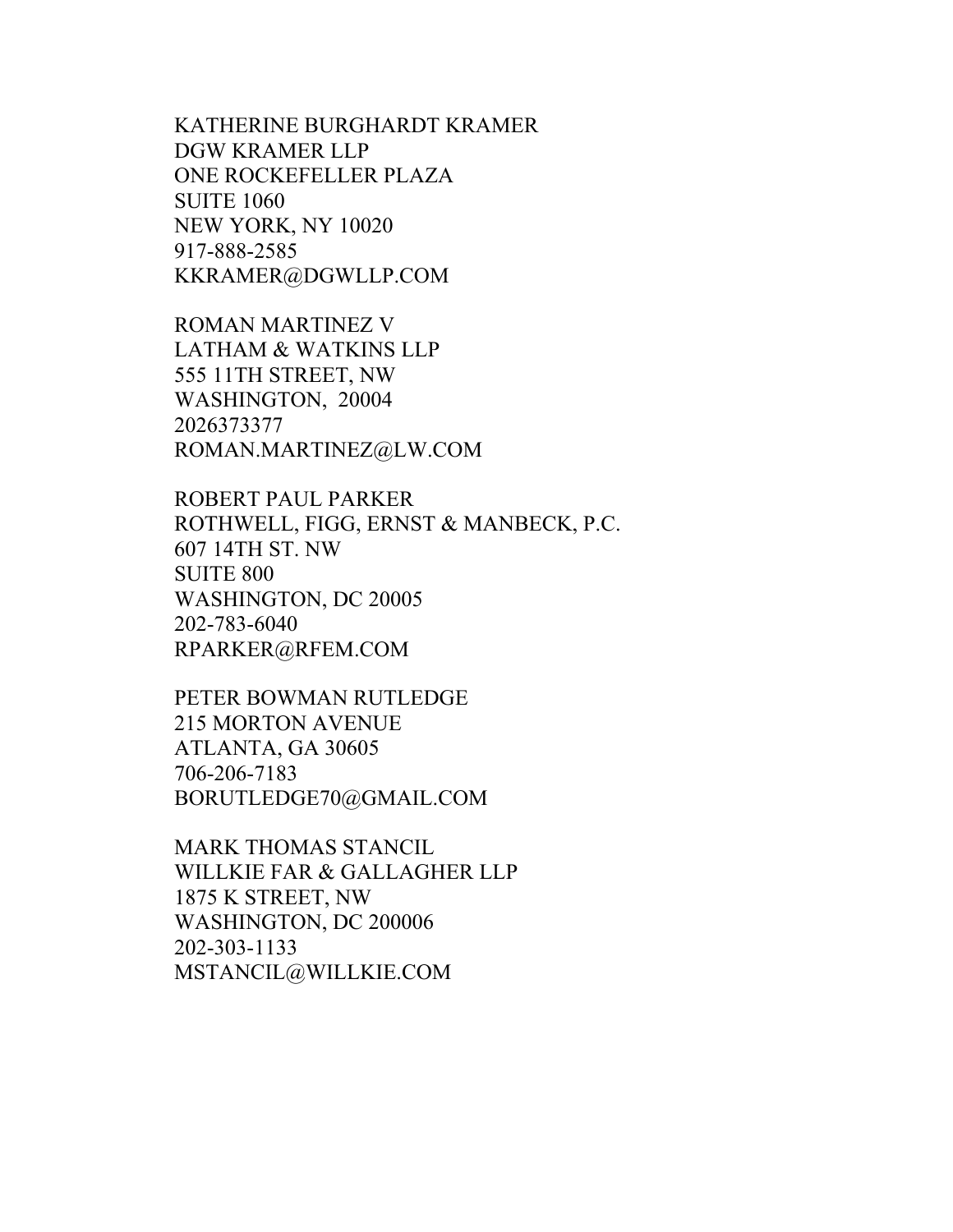ALEXANDER ATHAN YANOS ALSTON & BIRD LLP 90 PARK AVE. NEW YORK, NY 10016 212-210-9584 ALEX.YANOS@ALSTONB.COM